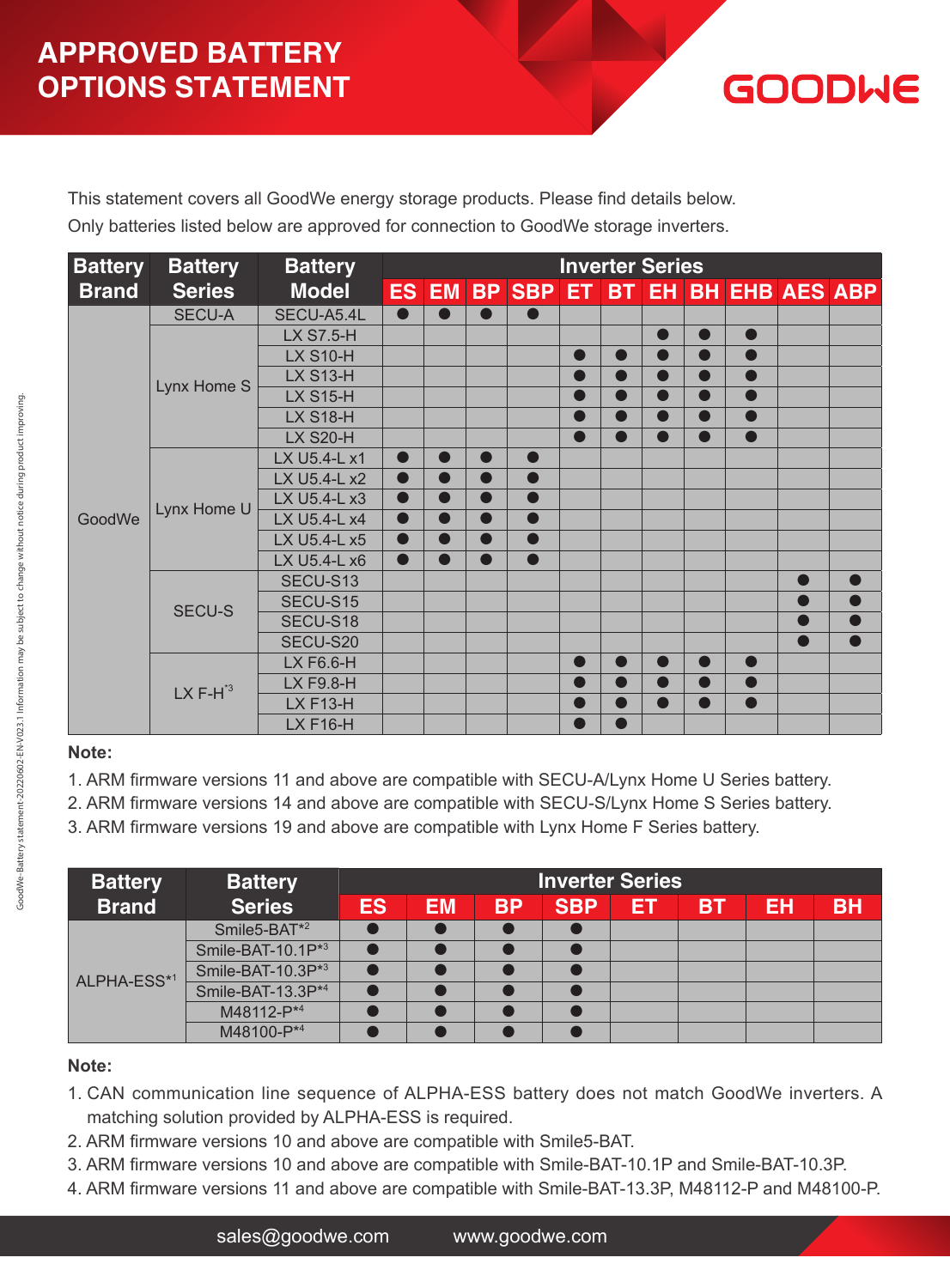| <b>Battery</b> | <b>Battery</b><br><b>Battery</b> |                    |  | <b>Inverter Series</b> |  |                                   |  |  |  |  |  |  |  |
|----------------|----------------------------------|--------------------|--|------------------------|--|-----------------------------------|--|--|--|--|--|--|--|
| <b>Brand</b>   | <b>Series</b>                    | <b>Model</b>       |  | <b>ES EM</b>           |  | <b>BP SBP ET BT EH BH AES ABP</b> |  |  |  |  |  |  |  |
| Soluna         |                                  | Soluna 7K Pack HV  |  |                        |  |                                   |  |  |  |  |  |  |  |
|                | HV BATTERY L                     | Soluna 10K Pack HV |  |                        |  |                                   |  |  |  |  |  |  |  |
|                |                                  | Soluna 15K Pack HV |  |                        |  |                                   |  |  |  |  |  |  |  |

GOODWE

#### **Note:**

- 1. ARM firmware versions 10 and above are compatible with Soluna HV Batteries.
- 2. The Soluna HV does not contain the UL9540 authentication

| <b>Battery</b> | <b>Battery</b>                        | <b>Battery</b>  | <b>Inverter Series</b> |           |                |                 |           |                 |           |           |                                               |           |                          |           |
|----------------|---------------------------------------|-----------------|------------------------|-----------|----------------|-----------------|-----------|-----------------|-----------|-----------|-----------------------------------------------|-----------|--------------------------|-----------|
| <b>Brand</b>   | <b>Series</b>                         | <b>Model</b>    |                        |           |                | ES EM BP SBP ET |           | BT <sub>1</sub> |           |           |                                               |           |                          |           |
|                |                                       | <b>HVM 8.3</b>  |                        |           |                |                 |           |                 | $\bullet$ | $\bullet$ |                                               | $\bullet$ |                          |           |
|                |                                       | <b>HVM 11.0</b> |                        |           |                |                 |           |                 | $\bullet$ | $\bullet$ |                                               |           |                          |           |
|                |                                       | <b>HVM 13.8</b> |                        |           |                |                 | $\bullet$ |                 | $\bullet$ | $\bullet$ |                                               | $\bullet$ |                          |           |
|                | Battery-Box Premium HVM*1             | <b>HVM 16.6</b> |                        |           |                |                 |           |                 | $\bullet$ | $\bullet$ |                                               |           |                          |           |
|                |                                       | <b>HVM 19.3</b> |                        |           |                |                 |           |                 | $\bullet$ | $\bullet$ |                                               |           |                          |           |
|                |                                       | <b>HVM 22.1</b> |                        |           |                |                 |           |                 | $\bullet$ | $\bullet$ |                                               |           |                          |           |
|                |                                       | <b>HVS 5.1</b>  |                        |           |                |                 |           |                 | $\bullet$ | $\bullet$ |                                               |           |                          |           |
|                |                                       | <b>HVS 7.7</b>  |                        |           |                |                 |           |                 | $\bullet$ | $\bullet$ |                                               |           |                          |           |
|                | Battery-Box Premium HVS*1             | <b>HVS 10.2</b> |                        |           |                |                 |           |                 | $\bullet$ | $\bullet$ |                                               |           |                          |           |
|                |                                       | <b>HVS 12.8</b> |                        |           |                |                 | $\bullet$ |                 |           |           |                                               |           |                          |           |
|                |                                       | <b>HVL 12.0</b> |                        |           |                |                 |           |                 |           |           |                                               |           |                          |           |
|                |                                       | <b>HVL 16.0</b> |                        |           |                |                 |           |                 |           |           | Г                                             |           |                          |           |
|                |                                       | <b>HVL 20.0</b> |                        |           |                |                 |           |                 |           |           |                                               |           |                          |           |
| <b>BYD</b>     | Battery-Box Premium HVL*1             | <b>HVL 24.0</b> |                        |           |                |                 |           |                 |           |           |                                               |           | $\overline{\phantom{a}}$ |           |
|                |                                       | <b>HVL 28.0</b> |                        |           |                |                 |           |                 |           |           | $\blacksquare$                                | D<br>D    |                          |           |
|                |                                       | <b>HVL 32.0</b> |                        |           |                |                 |           |                 |           |           | $\blacksquare$                                |           |                          |           |
|                |                                       | <b>LVS 4.0</b>  | $\bullet$              |           | $\blacksquare$ |                 |           |                 |           |           |                                               |           |                          |           |
|                |                                       | <b>LVS 8.0</b>  | $\bullet$              |           | $\blacksquare$ |                 |           |                 |           |           | <b>EH BH AES EHB BTC ABP ETC</b><br>$\bullet$ |           |                          |           |
|                |                                       | <b>LVS 12.0</b> | $\bullet$              | ●         | $\bullet$      |                 |           |                 | $\bullet$ |           |                                               |           |                          |           |
|                | Battery-Box Premium LVS <sup>*3</sup> | <b>LVS 16.0</b> | $\bullet$              | $\bullet$ | $\bullet$      |                 |           |                 |           |           |                                               |           |                          |           |
|                |                                       | <b>LVS 20.0</b> | $\bullet$              | $\bullet$ | $\bullet$      |                 |           |                 |           |           |                                               |           |                          |           |
|                |                                       | <b>LVS 24.0</b> | $\bullet$              | $\bullet$ | $\bullet$      |                 |           |                 |           |           |                                               |           |                          |           |
|                | Battery-Box Premium LVL*3             | <b>LVL 15.4</b> |                        |           | $\bullet$      |                 |           |                 |           |           |                                               |           |                          |           |
|                | Battery-Box Pro*2                     |                 |                        |           | ●              |                 |           |                 |           |           |                                               |           |                          |           |
|                | Battery-Box Res* <sup>2</sup>         |                 |                        |           |                |                 |           |                 |           |           |                                               |           |                          |           |
|                | Battery-Box LV <sup>*3</sup>          |                 |                        |           | ●              |                 |           |                 |           |           |                                               |           |                          |           |
|                | Battery-Box HV <sup>*4</sup>          |                 |                        |           |                |                 |           |                 |           |           |                                               |           |                          |           |
|                | BATTERY-BOX COMMERCIAL                | C90             |                        |           |                |                 |           |                 |           |           |                                               |           |                          | $\bullet$ |

- 1. ARM firmware versions 11 and above are compatible with Battery-Box Premium HVM/HVS/HVL.
- 2. ARM firmware versions 00 and above are compatible with Battery-Box Pro/Res Series.
- 3. ARM firmware versions 07 and above are compatible with Battery-Box LV/Battery-Box Premium LVS/LVL Series.
- 4. ARM firmware versions 07 and above are compatible with Battery-Box HV Series. Please note that the normal voltage of Battery-Box HV Series must be within the Battery Voltage Range of GoodWe inverters.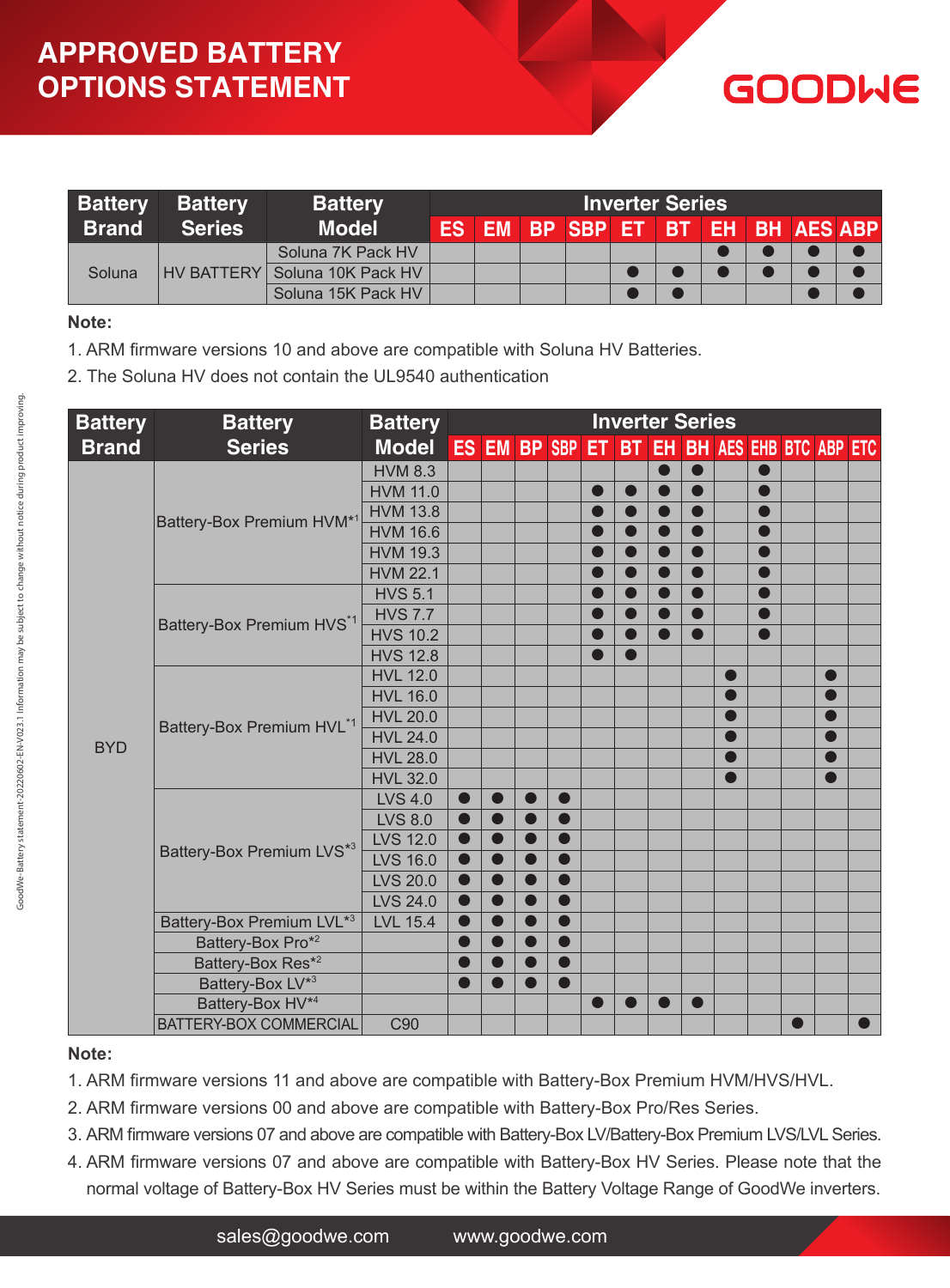## **APPROVED BATTERY OPTIONS STATEMENT**

| <b>Battery Battery</b><br><b>Battery</b> |               |                                  |           |                |  | <b>Inverter Series</b> |  |  |  |  |                                       |  |  |  |  |
|------------------------------------------|---------------|----------------------------------|-----------|----------------|--|------------------------|--|--|--|--|---------------------------------------|--|--|--|--|
| <b>Brand</b>                             | <b>Series</b> | <b>Model</b>                     |           |                |  |                        |  |  |  |  | ES EM BP SBP ET BT EH BH A-ES EHB ABP |  |  |  |  |
|                                          |               | <b>RESU 6.4 EX*1</b>             | $\bullet$ |                |  |                        |  |  |  |  |                                       |  |  |  |  |
|                                          |               | RESU 3.3*1                       | $\bullet$ | $\blacksquare$ |  |                        |  |  |  |  |                                       |  |  |  |  |
|                                          | <b>RESULV</b> | RESU 6.5*1                       | $\bullet$ |                |  |                        |  |  |  |  |                                       |  |  |  |  |
|                                          |               | <b>RESU 10*1</b>                 | $\bullet$ |                |  |                        |  |  |  |  |                                       |  |  |  |  |
| LG                                       |               | <b>RESU 12*2</b>                 | $\bullet$ |                |  |                        |  |  |  |  |                                       |  |  |  |  |
|                                          |               | <b>RESU 13*2</b>                 | $\bullet$ |                |  |                        |  |  |  |  |                                       |  |  |  |  |
|                                          |               | $ $ RESU10H Type-R <sup>*3</sup> |           |                |  |                        |  |  |  |  |                                       |  |  |  |  |
|                                          | RESU HV       | RESU10H_Prime                    |           |                |  |                        |  |  |  |  |                                       |  |  |  |  |
|                                          |               | RESU16H_Prime                    |           |                |  |                        |  |  |  |  |                                       |  |  |  |  |

GOODWE

- 1. ARM firmware versions 00 and above are compatible with RESU 6.4 EX/3.3/6.5/10.
- 2. ARM firmware versions 07 and above are compatible with RESU 12/13.
- 3. When A-BP is compatible with LG RESU HV Series in use, the micro-grid applications are not supported.
- 4. Recommendations for connecting RESU10H Type-R to A-ES/A-BP Series:
- **O** Connection of RESU10H Type-R batteries in parallel is not supported.
- **2** For first inverter operation with LG battery, the inverter must be powered by the grid for the LG battery to be activated.
- **3** LG RESU10H Type-R battery Max discharge power is 5kW. Please ensure backup load peak power does not exceed 5 kVA in backup mode. Loads with large inrush current (such as inductive loads including motors) may lead to output failure on backup side.
- **4** Depending on real-time battery condition, such as SOC, battery temperature etc, the battery output power may not be able to support backup load, which could lead to system failure. If this occurs, both battery and backup supply will cease. Power will resume if there is solar power available.
- **6** LG battery needs time to switch from charge to discharge up to the preset power. Quickly switching from on-grid mode to backup mode could fail if backup load power is higher than the max power ramp-up the battery can sustain within a limited time.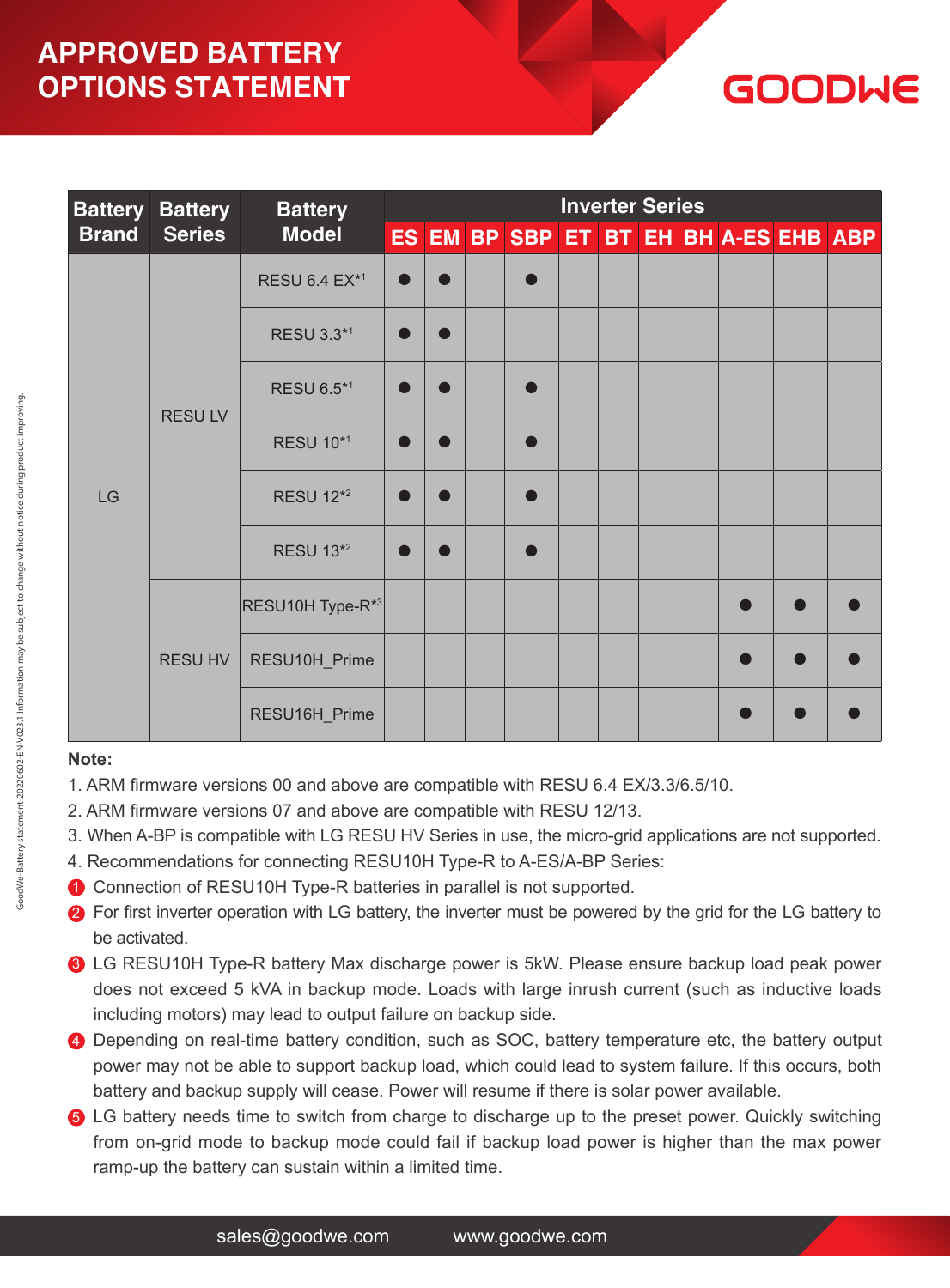## **APPROVED BATTERY OPTIONS STATEMENT**

# GOODWE

| <b>Battery</b>      | <b>Battery</b>         | <b>Inverter Series</b> |           |           |            |    |           |           |           |            |  |  |  |
|---------------------|------------------------|------------------------|-----------|-----------|------------|----|-----------|-----------|-----------|------------|--|--|--|
| <b>Brand</b>        | <b>Series</b>          |                        | <b>EM</b> | <b>BP</b> | <b>SBP</b> | ET | <b>BT</b> | <b>EH</b> | <b>BH</b> | <b>EHB</b> |  |  |  |
|                     | FORCE-L1 <sup>*2</sup> |                        |           |           |            |    |           |           |           |            |  |  |  |
|                     | FORCE-L2 <sup>*2</sup> |                        |           |           |            |    |           |           |           |            |  |  |  |
|                     | US2000*1               |                        |           |           | Г          |    |           |           |           |            |  |  |  |
|                     | US3000*2               |                        |           |           |            |    |           |           |           |            |  |  |  |
| PYLON <sup>*5</sup> | POWERCUBE-H1-48*3      |                        |           |           |            |    |           |           |           |            |  |  |  |
|                     | FORCE-H1 <sup>*4</sup> |                        |           |           |            |    |           |           |           |            |  |  |  |
|                     | FORCE-H2 <sup>*4</sup> |                        |           |           |            |    |           |           |           |            |  |  |  |
|                     | US2000C*1              |                        |           |           | r          |    |           |           |           |            |  |  |  |
|                     | US3000C*2              |                        |           |           |            |    |           |           |           |            |  |  |  |

#### **Note:**

- 1. ARM firmware versions 00 and above are compatible with US2000/US2000C Series.
- 2. ARM firmware versions 07 and above are compatible with US3000/US3000C/FORCE-L1/FORCEL2 Series.
- 3. ARM firmware versions 07 and above are compatible with POWERCUBE-H1-48 Series. Please note that the voltage of POWERCUBE-H1-48 Series must be within the Battery Voltage Range of GoodWe inverters. Maximum 8 units for EH/BH, and 11 units for ET/BT.
- 4. ARM firmware versions 14 and above are compatible with FORCE-H1/H2 Series. Please note that the voltage of FORCE-H1 Series must be within the Battery Voltage Range of GoodWe inverters. At least 5 units for ET.
- 5. Only PYLON is approved for connection to the old BP model with SN starting with "3".

| <b>Battery</b> | <b>Battery</b>           | <b>Battery</b>    |                                     |                 |                | <b>Inverter Series</b> |                                |           |  |  |
|----------------|--------------------------|-------------------|-------------------------------------|-----------------|----------------|------------------------|--------------------------------|-----------|--|--|
| <b>Brand</b>   | <b>Series</b>            | <b>Model</b>      |                                     | ES <sup>I</sup> |                |                        |                                |           |  |  |
|                |                          | DYNESS-LV*1       | $\bullet$                           | $\bullet$       | $\blacksquare$ | $\bullet$              |                                |           |  |  |
|                |                          | DYNESS-LV*2       | $\bullet$                           | $\bullet$       | $\bullet$      | $\bullet$              |                                |           |  |  |
|                | DYNESS-LV*1              | DYNESS-LV*3       | $\bullet$                           | $\bullet$       | $\bullet$      | $\bullet$              |                                |           |  |  |
|                |                          | DYNESS-LV*4       | $\bullet$                           | $\bullet$       | $\bullet$      | $\bullet$              |                                |           |  |  |
|                |                          | POWERBOX F-2.5    | $\bullet$                           | $\bullet$       | $\bullet$      | $\bullet$              |                                |           |  |  |
| <b>DYNESS</b>  |                          | POWERBOX F-5.0    | $\bullet$                           | $\bullet$       | $\bullet$      | $\bullet$              |                                | $\bullet$ |  |  |
|                | POWERBOX F <sup>*1</sup> | POWERBOX F-7.5    | $\bullet$<br>$\bullet$<br>$\bullet$ | $\bullet$       |                |                        |                                |           |  |  |
|                |                          | POWERBOX F-10.0   | $\bullet$                           | $\bullet$       |                |                        |                                |           |  |  |
|                |                          | <b>DYNESS T7</b>  |                                     |                 |                |                        |                                |           |  |  |
|                |                          | <b>DYNESS T10</b> |                                     |                 |                |                        | EM BP SBP ET BT EH BH EHB<br>D |           |  |  |
|                | Tower $*^2$              | <b>DYNESS T14</b> |                                     |                 |                |                        |                                |           |  |  |
|                |                          | <b>DYNESS T17</b> |                                     |                 |                |                        |                                |           |  |  |

- 1. ARM firmware versions 07 and above are compatible with DYNESS-LV/POWERBOX F Series.
- 2. ARM firmware versions 10 and above are compatible with Tower Series.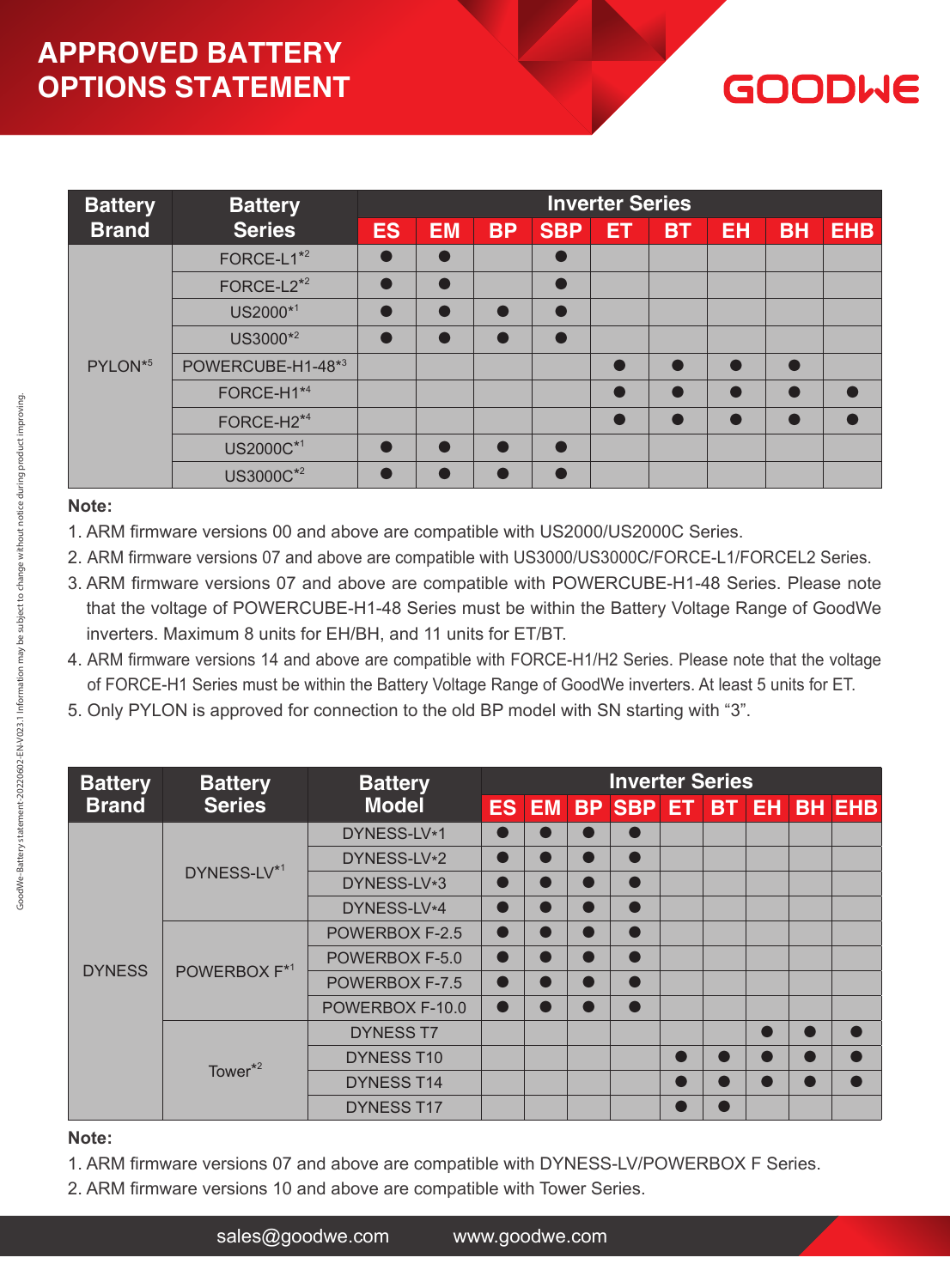## **APPROVED BATTERY OPTIONS STATEMENT**

#### **Battery Brand Battery Series Inverter Series ES EM BP SBP ET BT EH BH A-ES A-BP** OLOID LBS102100A\*1 **extending the particle of the particle of the particle of the particle of the particle of the particle of the particle of the particle of the particle of the particle of the particle of the particle of the pa** LBS153100A\*1 **● ●** LBS205100A\*1 **● ●** LBS051100A-A02<sup>\*2</sup> **●** LBS051100A-A03<sup>\*2</sup> **●** LBS051200A-A02<sup>\*2</sup> **●** LBS051200A-A03<sup>\*2</sup> **●**

**GOODWE** 

#### **Note:**

1. ARM firmware versions 14 and above are compatible with LBS102100A, LBS153100A and LBS205100A Series.

2. ARM firmware versions 12 and above are compatible with LBS051100A and LBS051200A Series.

| <b>Battery</b> | <b>Battery</b>  |           |           |           |             |     |           |    |  |                |
|----------------|-----------------|-----------|-----------|-----------|-------------|-----|-----------|----|--|----------------|
| <b>Brand</b>   | <b>Series '</b> | <b>ES</b> | <b>EM</b> | <b>BP</b> | <b>ISBP</b> | TER | <b>BT</b> | EH |  | <b>BH A-ES</b> |
| SolarMD        | SolarMD SS      |           |           |           |             |     |           |    |  |                |

| <b>Battery</b>  | <b>Battery</b>   | <b>Inverter Series</b> |    |     |  |  |  |  |  |
|-----------------|------------------|------------------------|----|-----|--|--|--|--|--|
| <b>Brand</b>    | <b>Series</b>    | ES                     | FM | SRP |  |  |  |  |  |
| <b>UZENERGY</b> | $L051100-A^{*1}$ |                        |    |     |  |  |  |  |  |

#### **Note:**

1. ARM firmware versions 12 and above are compatible with UZENERGY L051100-A Series.

| <b>Battery</b> | <b>Battery</b> | <b>Battery</b> | <b>Inverter Series</b> |           |            |  |  |  |  |  |  |
|----------------|----------------|----------------|------------------------|-----------|------------|--|--|--|--|--|--|
| <b>Brand</b>   | <b>Series</b>  | <b>Model</b>   | <b>ES</b>              | <b>EM</b> | <b>SBP</b> |  |  |  |  |  |  |
|                | Firefly        | Firefly-3.6K   |                        |           |            |  |  |  |  |  |  |
|                |                | Firefly-7.2K   |                        |           |            |  |  |  |  |  |  |
|                |                | Firefly-10.8K  |                        |           |            |  |  |  |  |  |  |
| Tecloman       |                | Firefly-14.4K  |                        |           |            |  |  |  |  |  |  |
|                |                | Firefly-18K    |                        |           |            |  |  |  |  |  |  |
|                |                | Firefly-21.6K  |                        |           |            |  |  |  |  |  |  |
|                |                | Firefly-25.2K  |                        |           |            |  |  |  |  |  |  |